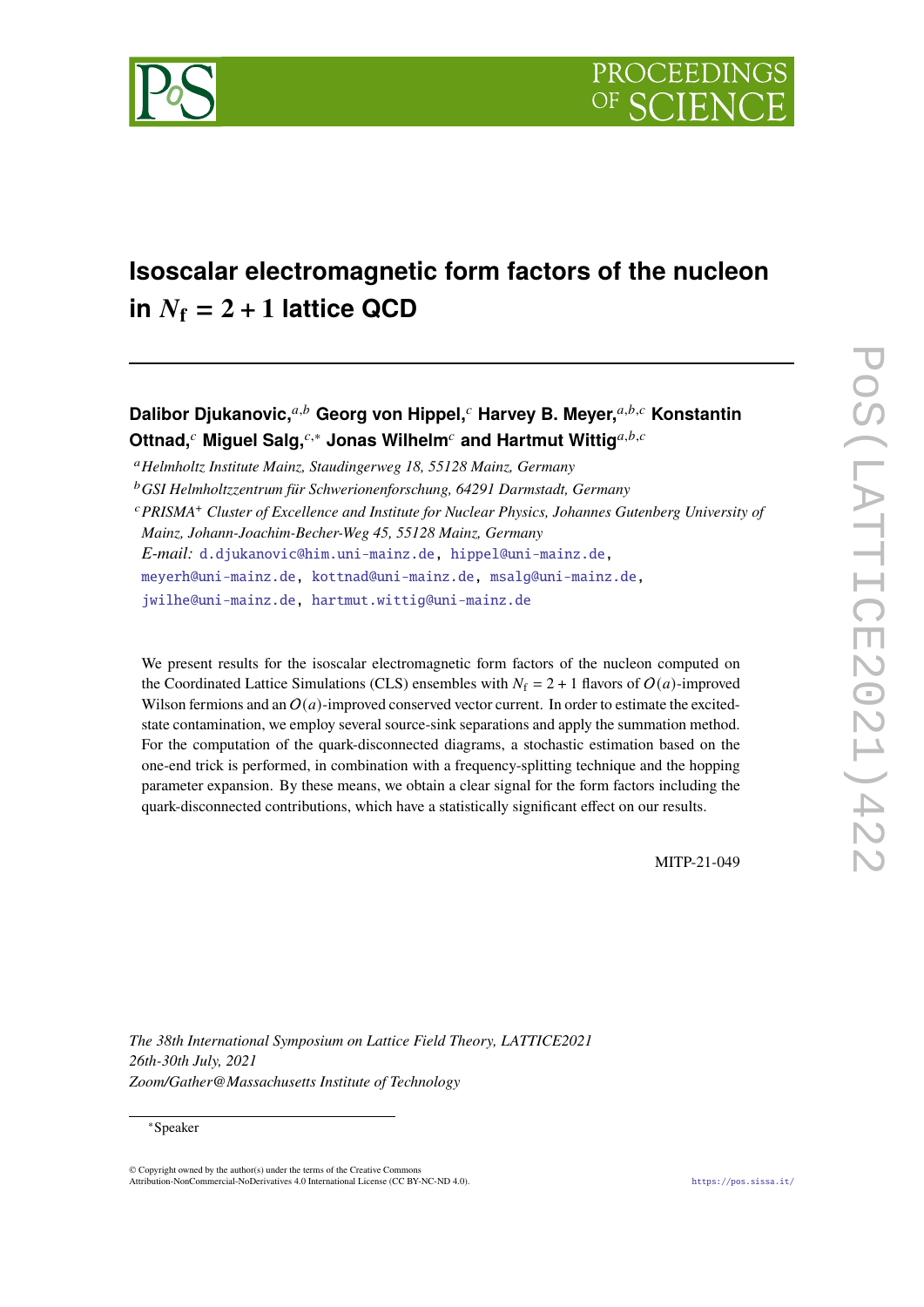# **1. Introduction**

The internal structure of the nucleon is still an open research field in subatomic physics. In particular, there is a discrepancy between different measurements of the electric charge radius of the proton: The value obtained from  $ep$ -scattering [\[1\]](#page-7-0), while in good agreement with hydrogen spectroscopy [\[2\]](#page-7-1), is incompatible with the most accurate determination from the spectroscopy of muonic hydrogen [\[3\]](#page-7-2). Hence, the electromagnetic form factors of the proton and neutron, from which the radius is extracted in the context of scattering experiments, are of a lasting and high interest in the community.

For our theoretical calculations, we split the form factors up into an isovector and an isoscalar part. Whereas the former only contains quark-connected contributions, in the latter also quarkdisconnected diagrams appear. A full prediction of the proton and neutron form factors from first principles therefore necessitates an explicit treatment of isoscalar quantities on the lattice, including the disconnected contributions. Following our recent publication of the isovector electromagnetic form factors [\[4\]](#page-7-3), we present here the current state of our lattice QCD-based determination of the isoscalar electromagnetic form factors of the nucleon from the  $N_f = 2 + 1$  CLS ensembles [\[5\]](#page-7-4). Our preliminary results point towards a small value of the electric charge radius of the proton, consistent with the findings in [\[4\]](#page-7-3), although it is still too early to draw any definite conclusions.

These proceedings are organized as follows: Section [2](#page-1-0) deals with the ensembles and operators used in our simulations, while section [3](#page-3-0) is dedicated to the methods employed to extract the form factors and charge radii from our lattice data. In section [4](#page-4-0) we present our preliminary results reflecting the current state of the analysis. Section [5](#page-6-0) finally draws some conclusions and gives an outlook to further planned work on this project.

### <span id="page-1-0"></span>**2. Lattice setup**

We use the CLS ensembles  $[5]$  which have been generated with 2+1 flavors of non-perturbatively  $O(a)$ -improved Wilson fermions [\[6,](#page-7-5) [7\]](#page-7-6) and a tree-level improved Lüscher-Weisz gauge action [\[8\]](#page-8-0). Only ensembles following the tr  $M_a = 2m_l + m_s = \text{const.}$  trajectory are employed. In order to prevent topological freezing, the fields obey open boundary conditions in time, with the exception of the near-physical ensemble E250, which uses periodic boundary conditions in time. Table [1](#page-2-0) displays the current set of ensembles: We have already analyzed data at three lattice spacings covering the range from  $0.050$  fm to  $0.086$  fm, three different spatial extents at the intermediate value of  $a$ , and several different pion masses, including one slightly below the physical value (E250).

Concretely, we measure the two- and three-point functions of the nucleon, which are depicted diagrammatically in fig. [1,](#page-2-1)

<span id="page-1-3"></span>
$$
C_2(\mathbf{p}'; y_0, x_0) = \sum_{\mathbf{y}} e^{-i\mathbf{p}'\mathbf{y}} \Gamma_{\beta\alpha} \left\langle 0 \left| N_{\alpha}(\mathbf{y}, y_0) \bar{N}_{\beta}(\mathbf{0}, x_0) \right| 0 \right\rangle, \tag{1}
$$

$$
C_{3,O}(\mathbf{p}',\mathbf{q};y_0,z_0,x_0)=\sum_{\mathbf{y},\mathbf{z}}e^{i\mathbf{qz}}e^{-i\mathbf{p}'\mathbf{y}}\Gamma_{\beta\alpha}\left\langle 0\left|N_{\alpha}(\mathbf{y},y_0)O(\mathbf{z},z_0)\bar{N}_{\beta}(\mathbf{0},x_0)\right|0\right\rangle,\tag{2}
$$

$$
C_{3,O}^{\text{disc}}(\mathbf{p}', \mathbf{q}; y_0, z_0, x_0) = \left\langle L^{O, \text{disc}}(\mathbf{q}; z_0) C_2(\mathbf{p}'; y_0, x_0) \right\rangle, \tag{3}
$$

<span id="page-1-2"></span><span id="page-1-1"></span>
$$
L^{O,\text{disc}}(\mathbf{q};z_0) = -\sum_{\mathbf{z}} e^{i\mathbf{qz}} \operatorname{tr}[S(z,z)\Gamma]. \tag{4}
$$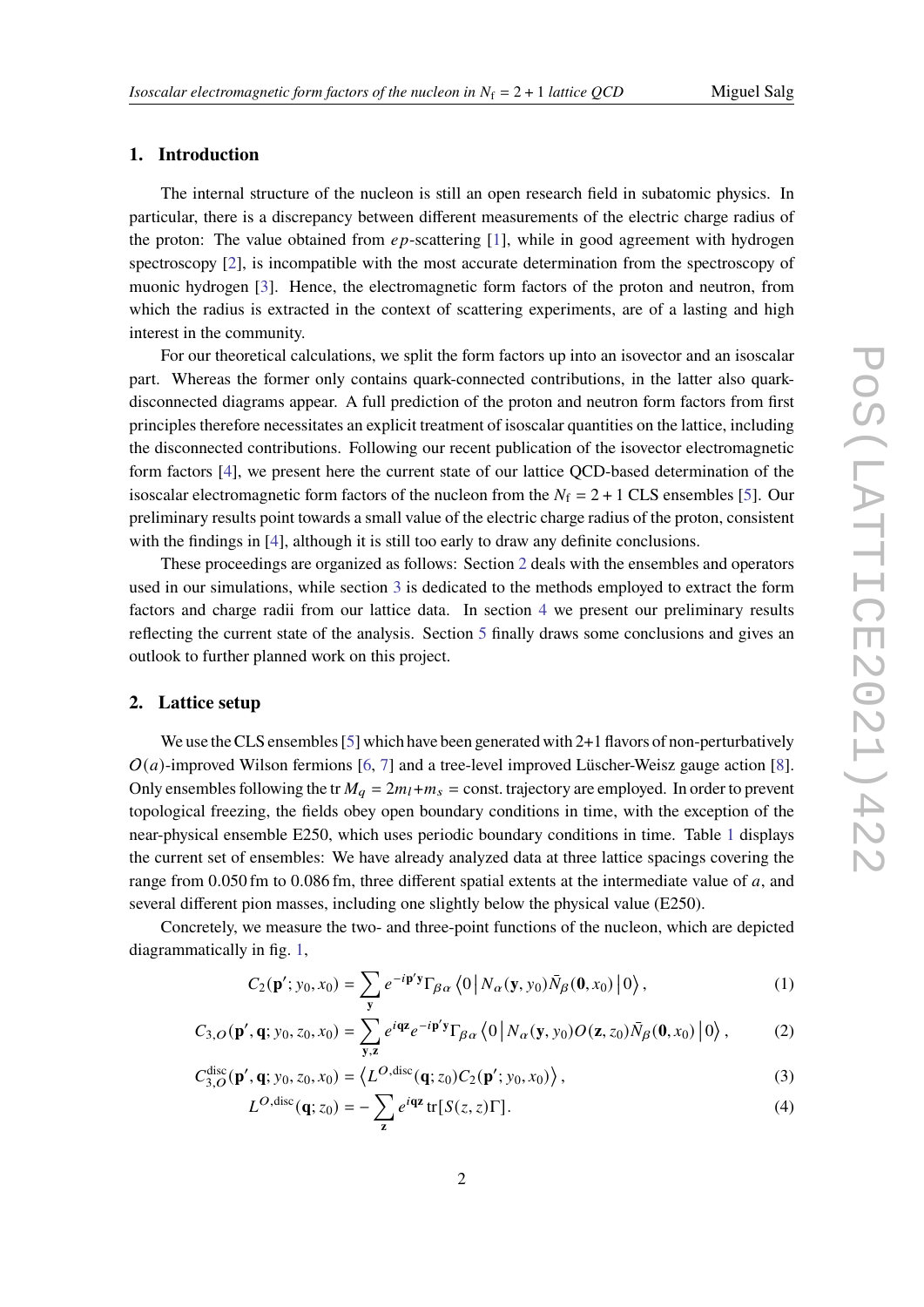<span id="page-2-0"></span>

| ID               | ß    | $a$ [fm]     | $N_{\tau}$ |    | $N_s$ $M_{\pi}$ [MeV] | $N_{\rm cfg}^{\rm conn}$ | $N_{\rm cfg}^{\rm disc}$ |
|------------------|------|--------------|------------|----|-----------------------|--------------------------|--------------------------|
| C <sub>101</sub> | 3.40 | 0.08636(106) | 96         | 48 | 223(3)                | <b>2000</b>              | 1000                     |
| N <sub>200</sub> | 3.55 | 0.06426(76)  | 128        | 48 | 283(3)                | 1712                     | 1712                     |
| D <sub>200</sub> | 3.55 | 0.06426(76)  | 128        | 64 | 203(3)                | 1108                     | 554                      |
| E <sub>250</sub> | 3.55 | 0.06426(76)  | 192        | 96 | 130(1)                | 250                      | 250                      |
| J303             | 3.70 | 0.04981(57)  | 192        | 64 | 262(3)                | 1073                     | 1073                     |

<span id="page-2-1"></span>**Table 1:** Overview of the currently analyzed ensembles. The quoted errors on the pion masses include the error from the scale setting [\[9\]](#page-8-1).



**Figure 1:** Diagrammatic representation of the two- and three-point functions of the nucleon. Only quark lines are shown, while all gluon lines are suppressed. The red dots in the three-point functions represent the operator insertion.

Here, the same projection matrix  $\Gamma = \frac{1}{2}(1 + \gamma_0)(1 + i\gamma_5\gamma_3)$  is employed for both the two- and three-point functions, ensuring that the two of them are fully correlated. For the connected part of the three-point functions, the nucleon at the sink is at rest, *i*.*e*., for a momentum transfer **q** the initial and final states have momenta  $p' = 0$  and  $p = -q$ , respectively. The disconnected part of the three-point functions is constructed from the quark loops and the two-point functions according to eq. [\(3\)](#page-1-1). The all-to-all propagator  $S(z, z)$  appearing in the quark loops eq. [\(4\)](#page-1-2) is computed via a stochastic estimation using a frequency-splitting technique [\[10\]](#page-8-2). To that end, we employ a hoppingparameter expansion for one heavy quark flavor and subsequently apply the one-end trick for the remaining flavors. Furthermore, we average over the forward and backward propagating nucleon and over several different sink momenta ( $n_{p'}^2 \le 2$ ) for the disconnected contribution.

To reduce the cost of the inversions, we apply the truncated-solver method [\[11,](#page-8-3) [12\]](#page-8-4). Details on our setup of sources are collected in table [2,](#page-3-1) alongside the available source-sink separations. We use additional measurements of the two-point function for the disconnected contributions on the ensembles C101 and D200. At the physical pion mass (E250), we employ iterative statistics for the different source-sink separations. This means that with each step in  $t_{\rm sep}$ , the statistics for the connected part is doubled. For the disconnected part, the highest statistics at our disposal is always utilized, in order to get the best signal.

As in [\[4\]](#page-7-3), we use a symmetrized conserved vector current, so that no renormalization is required. The  $O(a)$ -improvement is performed with the improvement coefficients computed in [\[13\]](#page-8-5). The remaining technical aspects of our setup are identical to our previous papers [\[4,](#page-7-3) [14\]](#page-8-6), to which we refer the interested reader.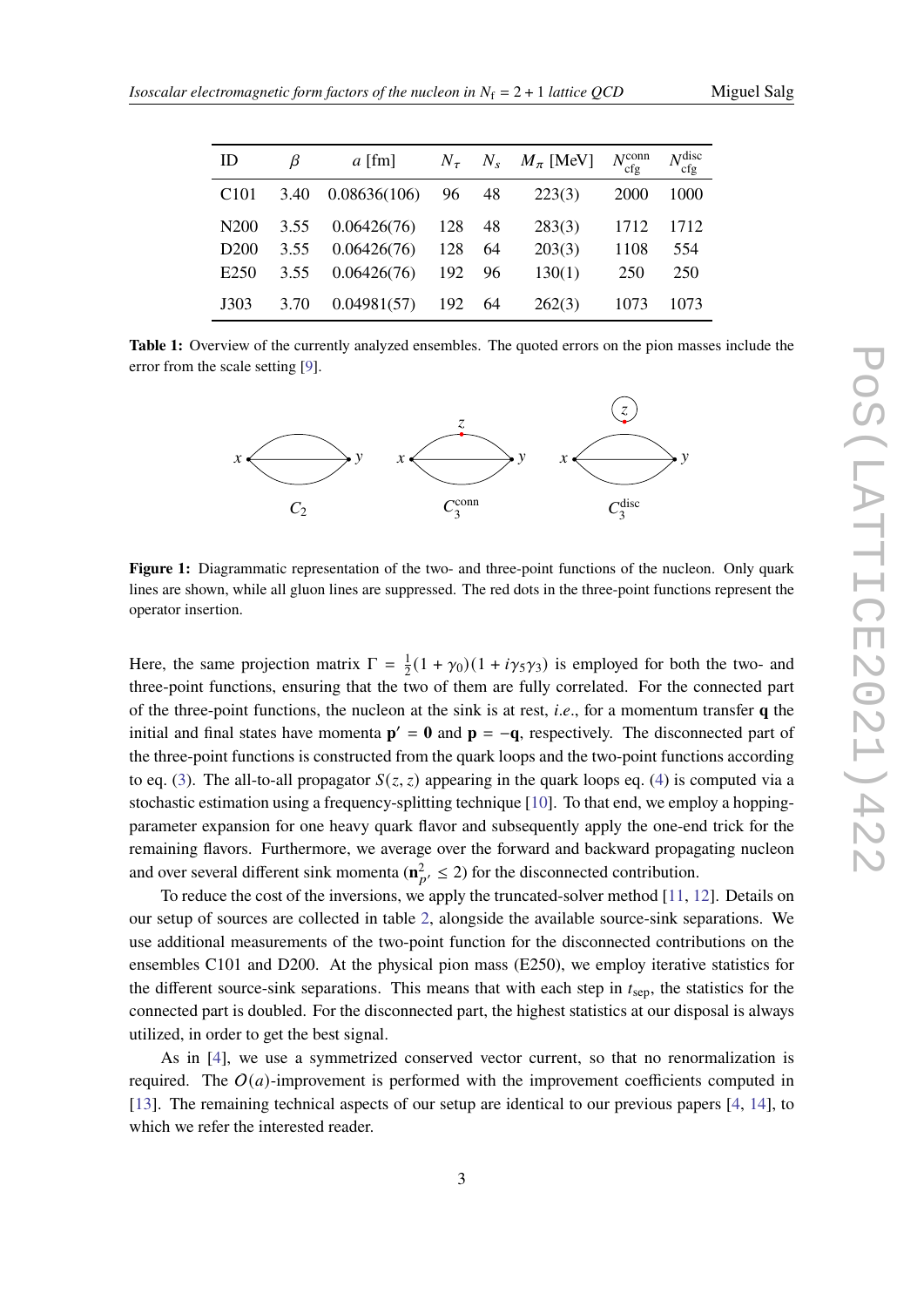<span id="page-3-2"></span>

| Miguel Salg |  |  |
|-------------|--|--|
|-------------|--|--|

<span id="page-3-1"></span>

| ID               | $N^{\text{conn}}$<br>src.HP | $N_{\rm src, LP}^{\rm conn}$ | $N_{\rm src,HP}^{\rm disc}$ | $N_{\rm src, LP}^{\rm disc}$ | $t_{\rm sep}/a$    |
|------------------|-----------------------------|------------------------------|-----------------------------|------------------------------|--------------------|
| C <sub>101</sub> |                             | 32                           | 6                           | 192                          | 12, 14, 16         |
| N <sub>200</sub> |                             | 12                           |                             | 12                           | 16, 18, 20, 22     |
| D <sub>200</sub> |                             | 32                           |                             | 224                          | 16, 18, 20, 22     |
| E <sub>250</sub> | 1, 1, 2, 4, 8               | 16, 32, 64, 128, 256         | 8                           | 256                          | 14, 16, 18, 20, 22 |
| J303             |                             | 16                           |                             | 16                           | 20, 22, 24, 26     |

**Table 2:** Number of high-precision (HP) and low-precision (LP) solves used for the computation of the connected and the disconnected contributions, respectively. For E250, the comma-separated numbers refer to the corresponding source-sink separations  $t_{\text{sep}}$ .

# <span id="page-3-0"></span>**3. Extraction of the form factors and radii**

The present section is concerned with the methods used to extract the form factors and radii from our lattice data. We proceed in three essential steps, which are presented in the following.

Starting from the two- and three-point functions eqs. [\(1\)](#page-1-3) to [\(3\)](#page-1-1), we calculate the ratios  $[15]$ 

$$
R_O(\mathbf{p}', \mathbf{q}; t_{\text{sep}}, t) = \frac{C_{3,O}(\mathbf{p}', \mathbf{q}; t_{\text{sep}}, t)}{C_2(\mathbf{p}'; t_{\text{sep}})} \sqrt{\frac{C_2(\mathbf{p}' - \mathbf{q}; t_{\text{sep}} - t)C_2(\mathbf{p}'; t)C_2(\mathbf{p}'; t_{\text{sep}})}{C_2(\mathbf{p}'; t_{\text{sep}} - t)C_2(\mathbf{p}' - \mathbf{q}; t)C_2(\mathbf{p}' - \mathbf{q}; t_{\text{sep}})}},
$$
(5)

where the source-sink separation is given by  $t_{\text{sep}} = y_0 - x_0$ , and  $t = z_0 - x_0$  denotes the temporal distance of the operator insertion from the source. The two-point functions are averaged over equivalent momentum classes before plugging them into eq. [\(5\)](#page-3-2). At zero sink momentum (which is always the case for the connected contributions), the effective form factors can be calculated from the ratios eq.  $(5)$  by simple analytical expressions  $[4, 16]$  $[4, 16]$  $[4, 16]$ . If finite sink momenta are included, the effective form factors are extracted by solving a (generally overdetermined) system of equations following Refs. [\[16,](#page-8-8) [17\]](#page-8-9). Afterwards, the isoscalar (octet) combination  $u + d - 2s$  is put together from the connected and disconnected pieces as

$$
G_{E,M}^{\text{eff},u+d-2s} = G_{E,M}^{\text{eff},\text{conn},u+d} + 2G_{E,M}^{\text{eff},\text{disc},l-s}.\tag{6}
$$

Note that the disconnected part only requires the difference  $l - s$  between the light and strange contributions, in which correlated noise cancels and which can be computed very effectively by the one-end trick.

In general, baryonic correlation functions suffer from a strong signal-to-noise problem at large Euclidean time separations [\[18\]](#page-8-10). This necessitates an explicit treatment of the excited-state systematics in order to extract the ground-state form factors from the effective ones computed at the typically accessible source-sink separations. In this work, we employ the "plain" (one-state) summation method [\[4,](#page-7-3) [19\]](#page-8-11). We have checked explicitly that for the source-sink separations from table [2](#page-3-1) the data do not deviate significantly from the corresponding linear behavior in  $t_{\text{sen}}$ .

As a simple model for the  $Q^2$ -dependence of the form factors, we fit our data to a dipole *ansatz* with a cut in  $Q^2$  at 0.6 GeV<sup>2</sup>, so that at least four data points enter each fit.  $G_E(0)$  is fixed by fitting the normalized ratio  $G_E(Q^2)/G_E(0)$ . Subsequently, the electric and magnetic charge radii and the magnetic moment [\[19\]](#page-8-11) are extracted from the respective dipole forms.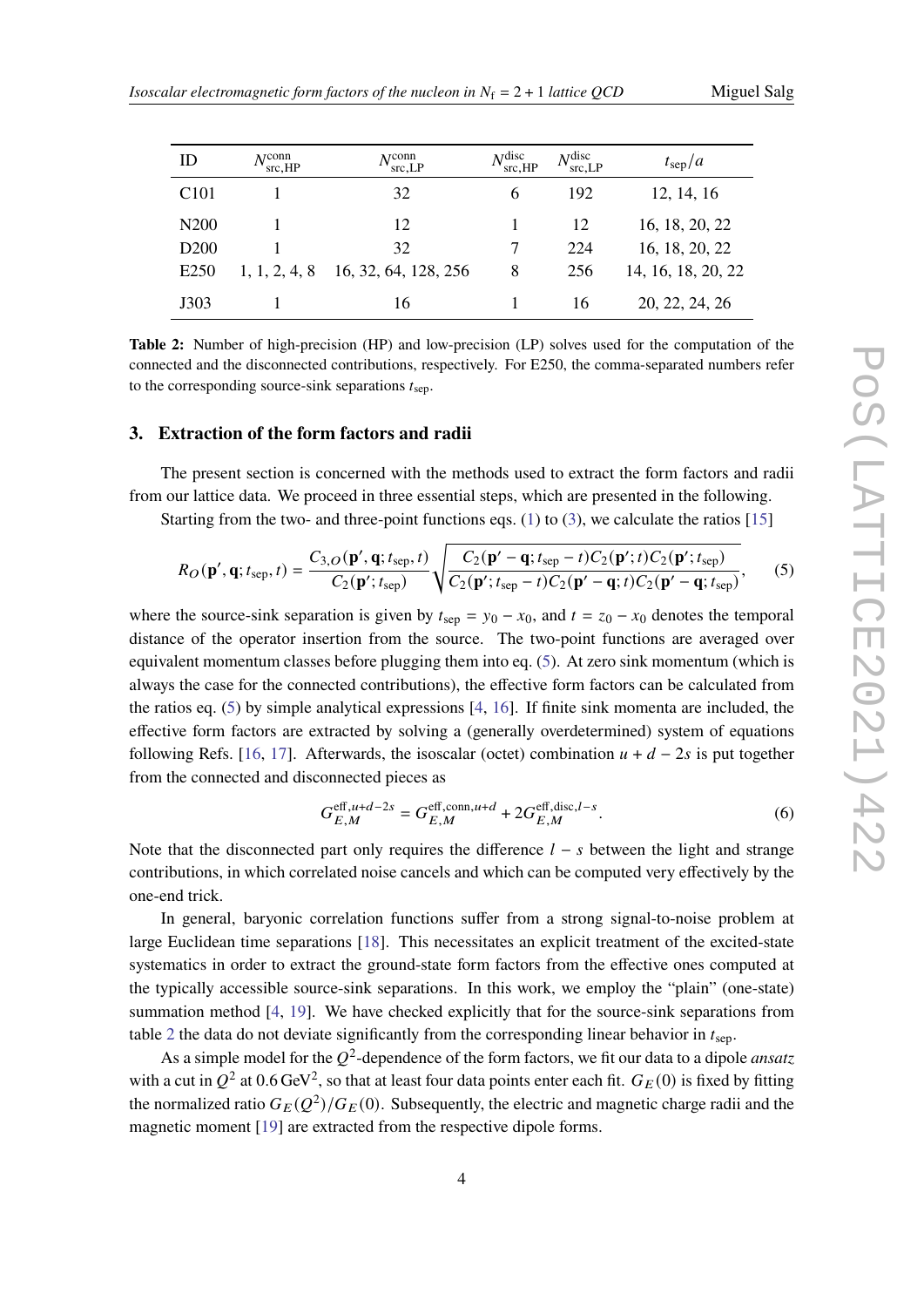# <span id="page-4-0"></span>**4. Preliminary results**

In the following, we present some illustrative results obtained so far with the procedures explained in sections [2](#page-1-0) and [3.](#page-3-0)

The isoscalar effective form factors as a function of the operator insertion time have been compared between two different setups: once without employing any additional measurements, *i*.*e*., using the same statistics of the two-point functions for both the connected and the disconnected contributions, and once with the additional measurements for the disconnected part as detailed in table [2.](#page-3-1) On C101 and D200, the latter leads to a drastically improved signal for both the electric and the magnetic form factor. We conclude that not only the statistics of the quark loops is relevant for the final quality of the data – this has already been driven down to gauge noise – but also the statistics of the two-point functions is crucial. Note however that on some ensembles (like J303) we already achieve a decent signal without any additional measurements of the two-point functions.

The  $O^2$ -dependence of the ground-state isoscalar form factors as obtained from the summation method is displayed in fig. [2,](#page-4-1) where we show combined plots for all five ensembles from table [1.](#page-2-0) Comparing with the pion masses given there, one can already see a chiral dependence of the form factors in these plots. To judge this more accurately, it is nevertheless advantageous to look at the charge radii and the magnetic moment as a function of  $M_\pi^2$ . Such plots can be found in fig. [3,](#page-5-0) where the data points have been produced by dipole fits with a cut in  $O^2$  at 0.6 GeV<sup>2</sup>. For all three quantities, a slight chiral trend is visible. In the case of the electric radius, this also points approximately in the direction of our near-physical ensemble E250, which agrees within errors with the experimental value [\[20\]](#page-8-12). For the magnetic quantities, however, the errors on E250 are still so large that this point cannot confirm any tendency yet.

<span id="page-4-1"></span>

**Figure 2:** Isoscalar form factors as a function of  $Q^2$ : on the left the electric, on the right the magnetic form factor

Having computed the isovector form factors in analogy to [\[4\]](#page-7-3) and the isoscalar ones as described in these proceedings, one can combine them to the physical ones for the proton and neutron,

$$
p = \frac{1}{6}(S + 3V), \quad n = \frac{1}{6}(S - 3V). \tag{7}
$$

Since the nucleon is part of the baryon octet, the relevant isoscalar combination is the octet one,  $S = u + d - 2s$ , while  $V = u - d$  denotes the isovector combination. The resulting electromagnetic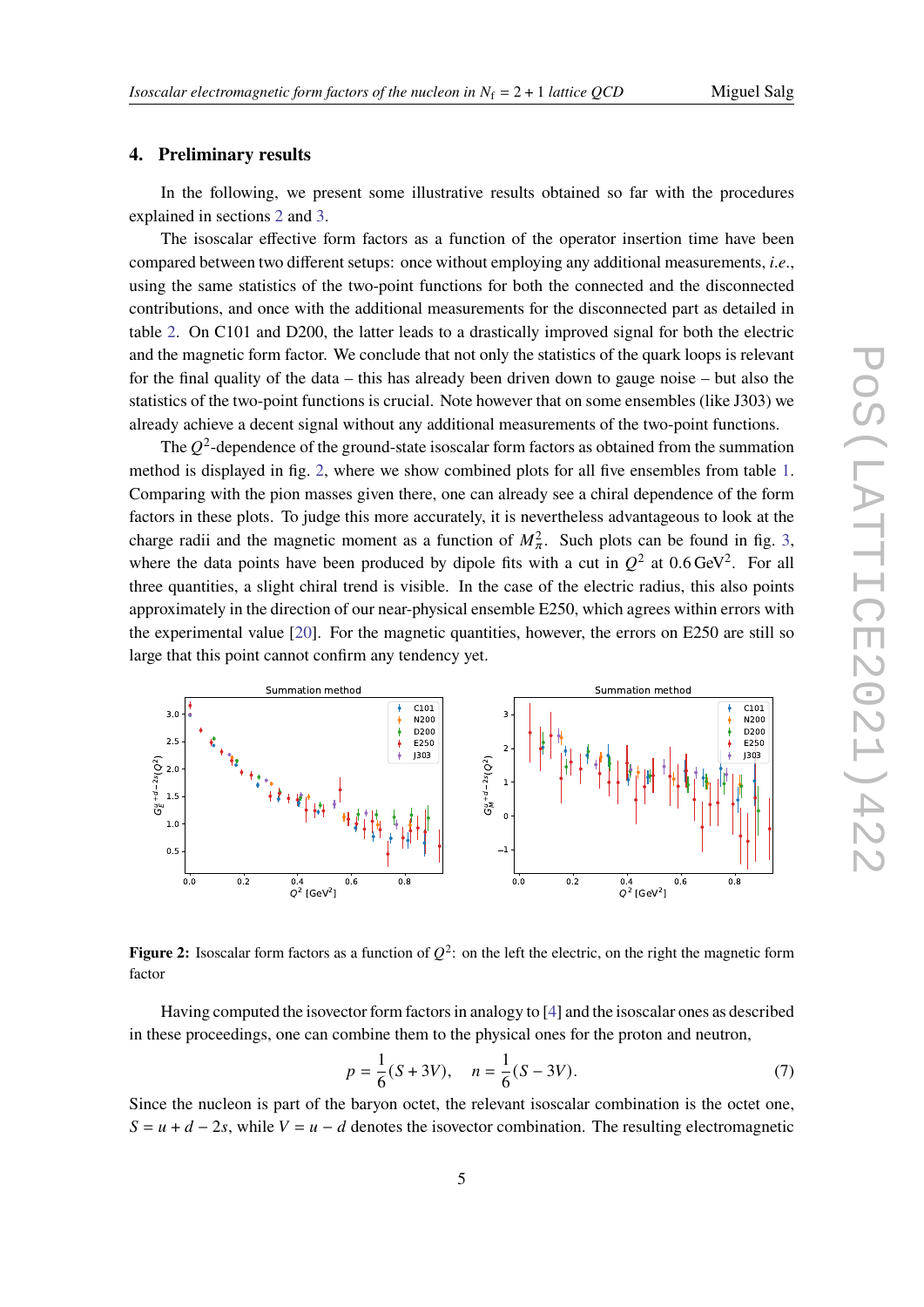

<span id="page-5-0"></span>

**Figure 3:** Isoscalar electric and magnetic charge radii and magnetic moment as a function of the pion mass squared. The experimental values have been calculated from the 2021 update of [\[20\]](#page-8-12).

form factors of the proton at the physical pion mass (E250) are plotted as a function of  $Q^2$  in fig. [4,](#page-6-1) together with the respective dipole fits. Overall, the dipole form seems to describe our data already fairly well. In the electric form factor, however, there are some minor deviations visible, in particular at the smaller values of  $O^2$ . The figures also include the experimental data from *ep* scattering [\[1\]](#page-7-0). For  $G_M$ , these are compatible with our results. The electric form factor, on the other hand, exhibits a systematic upwards shift of our values compared to the experiment. This means that our lattice OCD-based estimate of the proton radius will be smaller than that from  $ep$  scattering.

In fig. [5,](#page-6-2) we compare our preliminary results for the charge radii and the magnetic moment of the proton, as obtained from a single near-physical ensemble (E250), to a selection of other studies: the 2021 update of the experimental PDG numbers [\[20\]](#page-8-12), the combination of our isovector results from [\[4\]](#page-7-3) with the PDG values for the neutron, along with direct lattice determinations by ETMC [\[21,](#page-8-13) [22\]](#page-8-14) and PACS [\[23\]](#page-8-15). For all three quantities, we attain a good agreement between our result and the other lattice investigations as well as the experimental findings. In the electric radius, there remains a slight tension between our number and the PDG value, despite their 2021 update already favoring a small proton radius. The point from A1  $ep$  scattering [\[1\]](#page-7-0) would be even farther to the right here. Nevertheless, this discrepancy seems to be confirmed by the other lattice determinations shown in fig. [5.](#page-6-2) Furthermore, we achieve errors which are comparable with those of similar lattice studies. Note however that our errors are purely statistical at the moment, whereas for the remaining points in fig. [5,](#page-6-2) statistical and systematic errors have been added in quadrature, where available.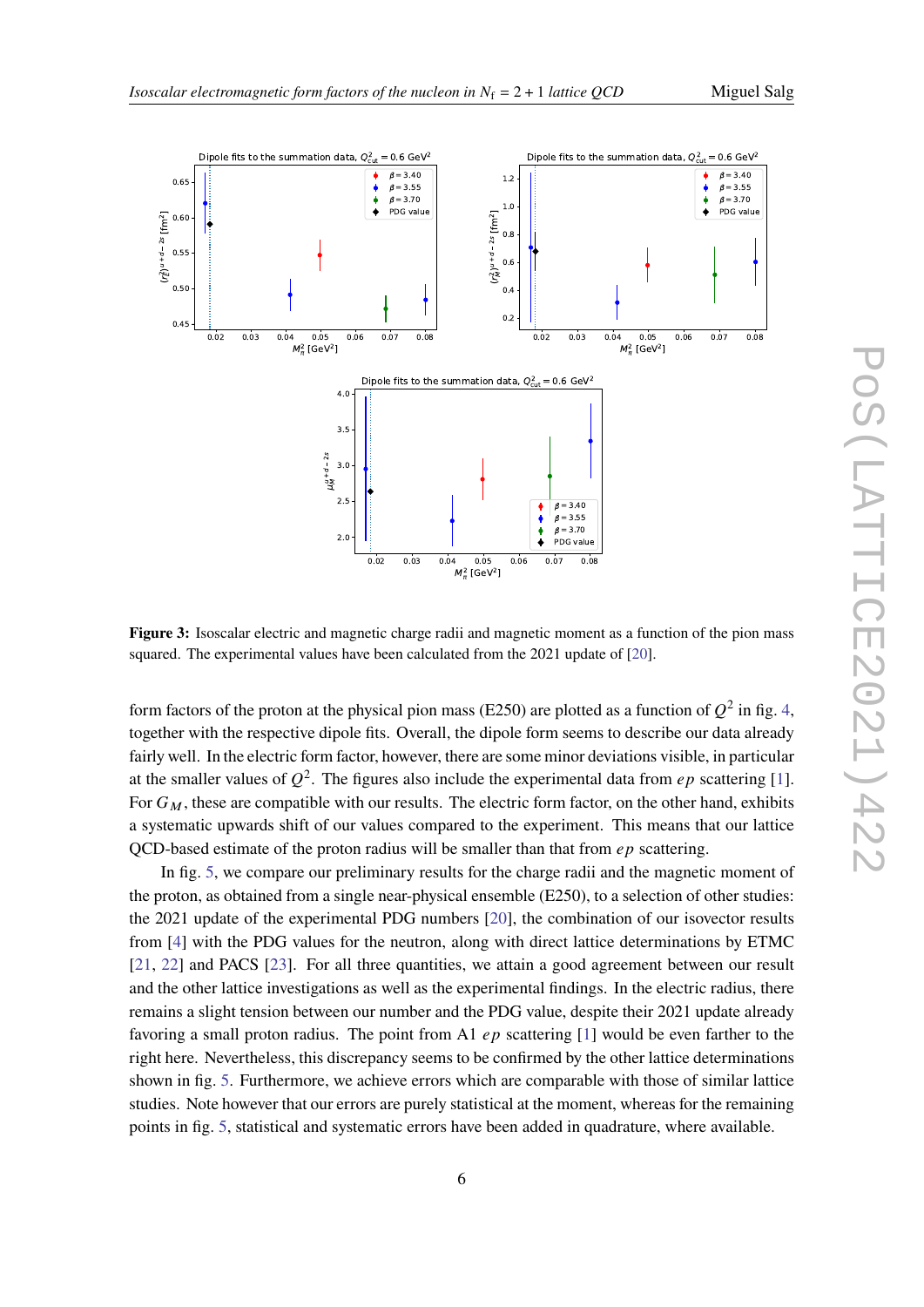

<span id="page-6-1"></span>

<span id="page-6-2"></span>**Figure 4:** Electromagnetic form factors of the proton as a function of  $Q^2$ . Our lattice data as obtained from the summation method are represented by the blue points, with the orange curve and band depicting a dipole fit to them and its associated uncertainty. The black diamonds correspond to the experimental  $ep$  scattering data from [\[1\]](#page-7-0) using a classic Rosenbluth separation.



**Figure 5:** Comparison of our preliminary results for the electromagnetic charge radii and the magnetic moment of the proton with other studies

# <span id="page-6-0"></span>**5. Conclusions and outlook**

In these proceedings, we have investigated the isoscalar electromagnetic form factors of the nucleon in lattice QCD with  $2 + 1$  flavors of dynamical quarks using five different CLS ensembles. The electromagnetic charge radii and the magnetic moment have been extracted from dipole fits. Moreover, the proton form factors have been computed on one ensemble with a close-to-physical pion mass. The corresponding radii and the magnetic moment agree reasonably well with the experimental values and previous lattice determinations, with competitive errors.

In the future, it will be of great interest to extend the analysis presented in section [3](#page-3-0) in various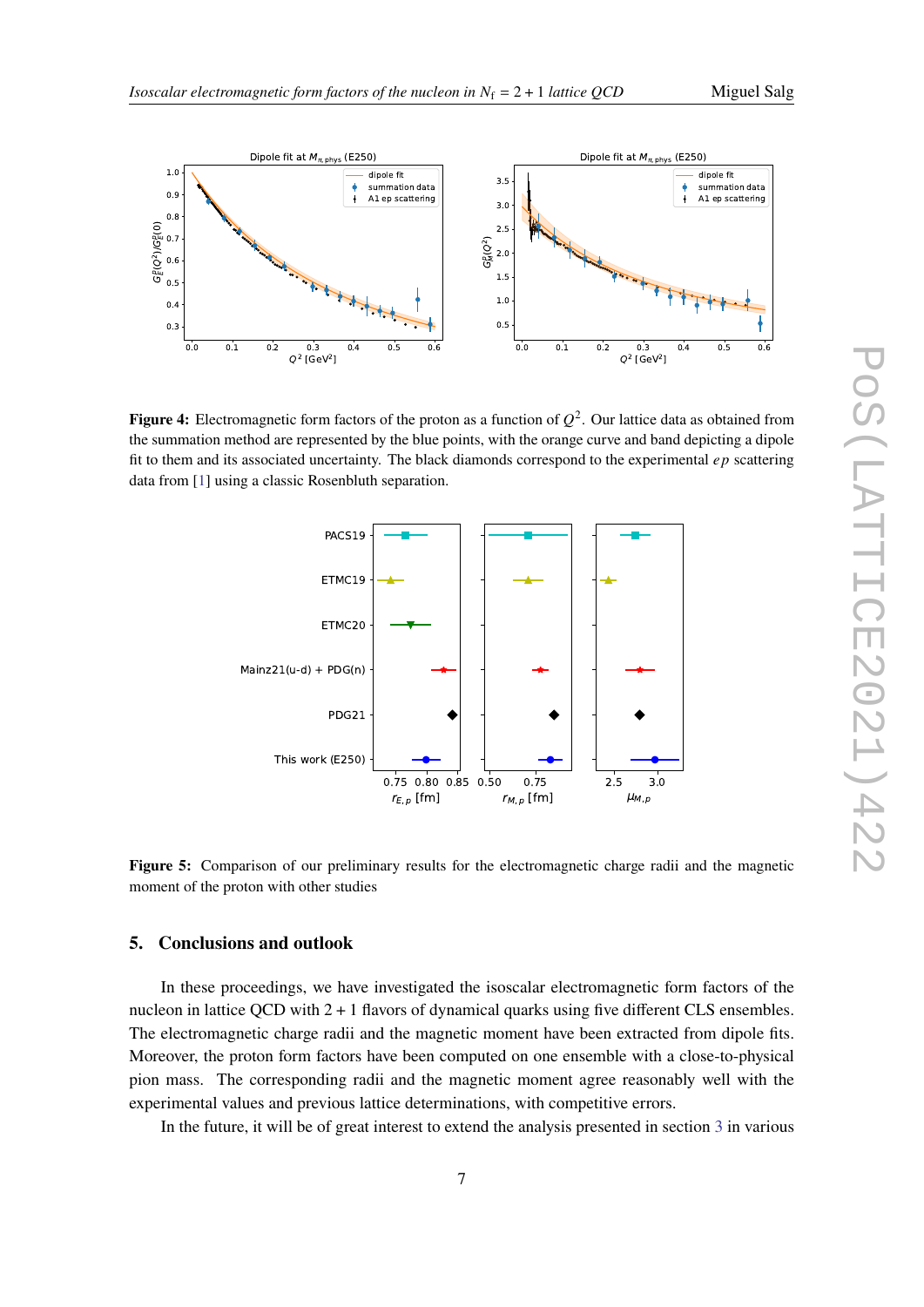directions: We plan to implement another strategy to deal with the excited-state contamination as an alternative to the "plain" summation method, allowing for the associated systematic uncertainty to be quantified. The  $O^2$ -dependence of the form factors is commonly parametrized in a modelindependent way, for example via a  $z$ -expansion. This is expected to alleviate the small yet noticeable deviation of the dipole fits from our data, placing the extracted radii on a firmer ground. Finally, our results can be extrapolated to the physical point by fitting their  $M_{\pi}^2$ - and  $a^2$ -dependence.

Complementary to these methodological advances, we are working on the expansion of our data set. There are now smaller source-sink separations available on all the ensembles listed in table [1.](#page-2-0) Analyzing further ensembles will give us a clearer picture of the chiral, lattice spacing and finite volume dependence of our observables. Apart from that, increasing the statistics on the near-physical ensemble E250 and performing additional measurements of the two-point functions for the disconnected contributions would be highly desirable in order to improve on our errors.

# **Acknowledgments**

This research is partly supported by the Deutsche Forschungsgemeinschaft (DFG, German Research Foundation) through project HI 2048/1-2 and through the Cluster of Excellence "Precision Physics, Fundamental Interactions and Structure of Matter" (PRISMA<sup>+</sup>) funded by the DFG within the German Excellence Strategy. Calculations for this project were partly performed on the HPC clusters "Clover" and "HIMster2" at the Helmholtz Institute Mainz, and "Mogon 2" at Johannes Gutenberg University Mainz (<https://hpc.uni-mainz.de>). The authors also gratefully acknowledge the support of the John von Neumann Institute for Computing and Gauss Centre for Supercomputing e.V. (<https://www.gauss-centre.eu>) for projects CHMZ21 and CHMZ36.

# **References**

- <span id="page-7-0"></span>[1] A1 collaboration, *Electric and magnetic form factors of the proton*, *[Phys. Rev. C](https://doi.org/10.1103/PhysRevC.90.015206)* **90** (2014) [015206](https://doi.org/10.1103/PhysRevC.90.015206) [[1307.6227](https://arxiv.org/abs/1307.6227)].
- <span id="page-7-1"></span>[2] P.J. Mohr, B.N. Taylor and D.B. Newell, *CODATA recommended values of the fundamental physical constants: 2010*, *[Rev. Mod. Phys.](https://doi.org/10.1103/RevModPhys.84.1527)* **84** (2012) 1527 [[1203.5425](https://arxiv.org/abs/1203.5425)].
- <span id="page-7-2"></span>[3] A. Antognini et al., *Proton structure from the measurement of 2S-2P transition frequencies of muonic hydrogen*, *Science* **339** [\(2013\) 417.](https://doi.org/10.1126/science.1230016)
- <span id="page-7-3"></span>[4] D. Djukanovic et al., *Isovector electromagnetic form factors of the nucleon from lattice QCD and the proton radius puzzle*, *[Phys. Rev. D](https://doi.org/10.1103/PhysRevD.103.094522)* **103** (2021) 094522 [[2102.07460](https://arxiv.org/abs/2102.07460)].
- <span id="page-7-4"></span>[5] M. Bruno et al., *Simulation of QCD with*  $N_f = 2 + 1$  *flavors of non-perturbatively improved Wilson fermions*, *JHEP* **2015** [\(2015\) 43](https://doi.org/10.1007/JHEP02(2015)043) [[1411.3982](https://arxiv.org/abs/1411.3982)].
- <span id="page-7-5"></span>[6] B. Sheikholeslami and R. Wohlert, *Improved continuum limit lattice action for QCD with Wilson fermions*, *[Nucl. Phys. B](https://doi.org/10.1016/0550-3213(85)90002-1)* **259** (1985) 572.
- <span id="page-7-6"></span>[7] J. Bulava and S. Schaefer, *Improvement of*  $N_f = 3$  *lattice QCD with Wilson fermions and tree-level improved gauge action*, *[Nucl. Phys. B](https://doi.org/10.1016/j.nuclphysb.2013.05.019)* **874** (2013) 188 [[1304.7093](https://arxiv.org/abs/1304.7093)].